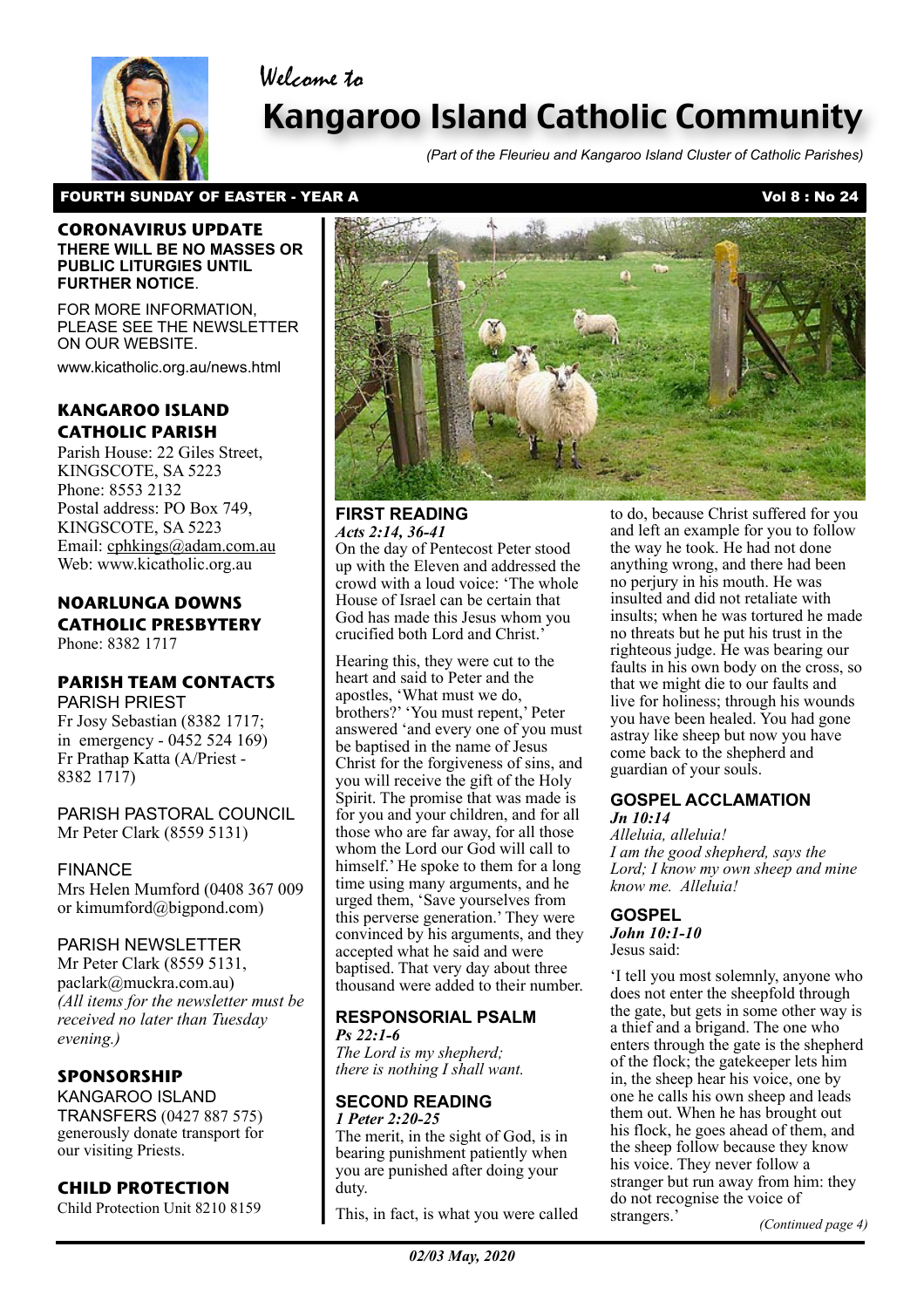#### **PLEASE KEEP THESE PEOPLE IN YOUR PRAYERS**

**Sick:** Mei Kuen Sexton, Fr Peter Milburn, Toni Langridge, Damian Baynes, Charles Gorman, Dalton Baynes, Roy Gaton

**May anniversaries:** Bill Berden, Mary Bradley, Peter Bradley, Baby Burden, Henry Carslake, Bob Clare, Charles Darcy, Timothy Hamm, Lorraine Holohan, Brian Kildea, Mildred Lashmar, Anthony Lonzar, Peter Lonzar, Dorothy McMahon, John Reynolds, Vikki Reynolds, Fiona Smith, Ann Wallace, Sr. Pauline Wallace, John Williams, Heather Willmott, Ross Wohling and all the faithful departed.

*May all our sick parishioners, relatives and friends know the healing love of Christ through our actions and His healing presence.*



#### **COLLECTIONS**

Our funds have depleted since the end of March when regular Masses ceased. Unfortunately, many of the bills for things like insurance, urgent maintenance etc haven't.

We realise that many people are suffering financially too, at the moment, but please give what you can.

#### **DIRECT PAYMENTS**

If you would like to organise your Church donations via bank transfer there are a couple of ways you can go about this.

1. If you bank online, you can set up periodic, direct payments yourself. Again, you will need to do this twice - once for the first collection and again for second. Acc: Kangaroo Island Catholic Parish BSB: 085-005 Acc No: 918 111 484 Ref: Your surname, initials and *First* or *General*

2. Periodic regular payments may also be organised with your bank. Take the account details (above) with you and bank staff can set it up for you.

**NB:** *First* collection is for the support of our Priests and *General* (second at our Masses) is for the support of our Parish.

If you wish to proceed and need more information or help, please contact Helen Mumford or Peter Clark.

#### **INSTALLATION OF ARCHBISHOP-DESIGNATE PATRICK O'REGAN**



The installation will be held in St Francis Xavier's Cathedral at 10.30am on Monday May 25 with only a small number of clergy and representatives of the Archdiocese in attendance due to the coronavirus restrictions.

The installation ceremony and Mass will be live streamed via the Archdiocesan website [www.adelaide.catholic.org.au](http://www.adelaide.catholic.org.au) and on YouTube and Facebook. It will be replayed on Channel 44 the same day at  $5.\overline{3}0$ pm.

#### **PRAY WITH MOTHER MARY AND MASS IN TIME OF PANDEMIC**

As Pope Francis has entrusted the protection of the world to Mary, we join in praying the rosary followed by the Mass in time of Pandemic in St Francis Xavier's Cathedral on Saturday, May 16. The Rosary and Mass will begin at 12.10pm and be live streamed via [www.adelaide.catholic.org.au.](http://www.adelaide.catholic.org.au)

We follow in the footsteps of our Holy Father and together we pray to Mary, for continued protection of the vulnerable, healing of the sick, courage to those working on the frontline and wisdom for those developing a cure.

#### **"DECADE A DAY IN MAY"**

Pray a decade of the Rosary each day in May for vocations to the priesthood and the religious life. When you sign up to the email list you'll receive a short reflection each day during May. To subscribe go to:

[vocationsadelaide.catholic.org.au](http://vocationsadelaide.catholic.org.au)

## **COVID-19 PHONE COUNSELLING**

*Now available by appointment* People struggling to cope with the chaos and fear surrounding COVID-19 can now access free phone counselling by appointment from Centacare Catholic Family Services - 8215 6700.

#### **DATES**

- May 10 Mothers' Day
- May 24 The Ascension of the Lord
- May 31 Pentecost Sunday
- Jun 7 The Most Holy Trinity
- Jun 8 Queen's birthday holiday<br>Jun 14 Corpus Christi
- Jun 14 Corpus Christi
- Winter School holidays begin
- Jul 20 Term 3 begins
- Aug 15 Assumption of Virgin Mary
- Sep 6 Fathers' Day
- Sep 26 Spring School holidays begin
- Oct 5 Labour Day holiday
- Oct 12 Term 4 begins
- Nov 11 Remembrance Day<br>Dec 12 Summer School hol
	- Summer School holidays begin
- Dec 25 Christmas Day



*Over the years we've had the topknot, the bob, pony tail, fringe, pixie cut, French roll, beehive, bouffant, pageboy and many other hair styles.* 

*Wonder if the corona will catch on?*

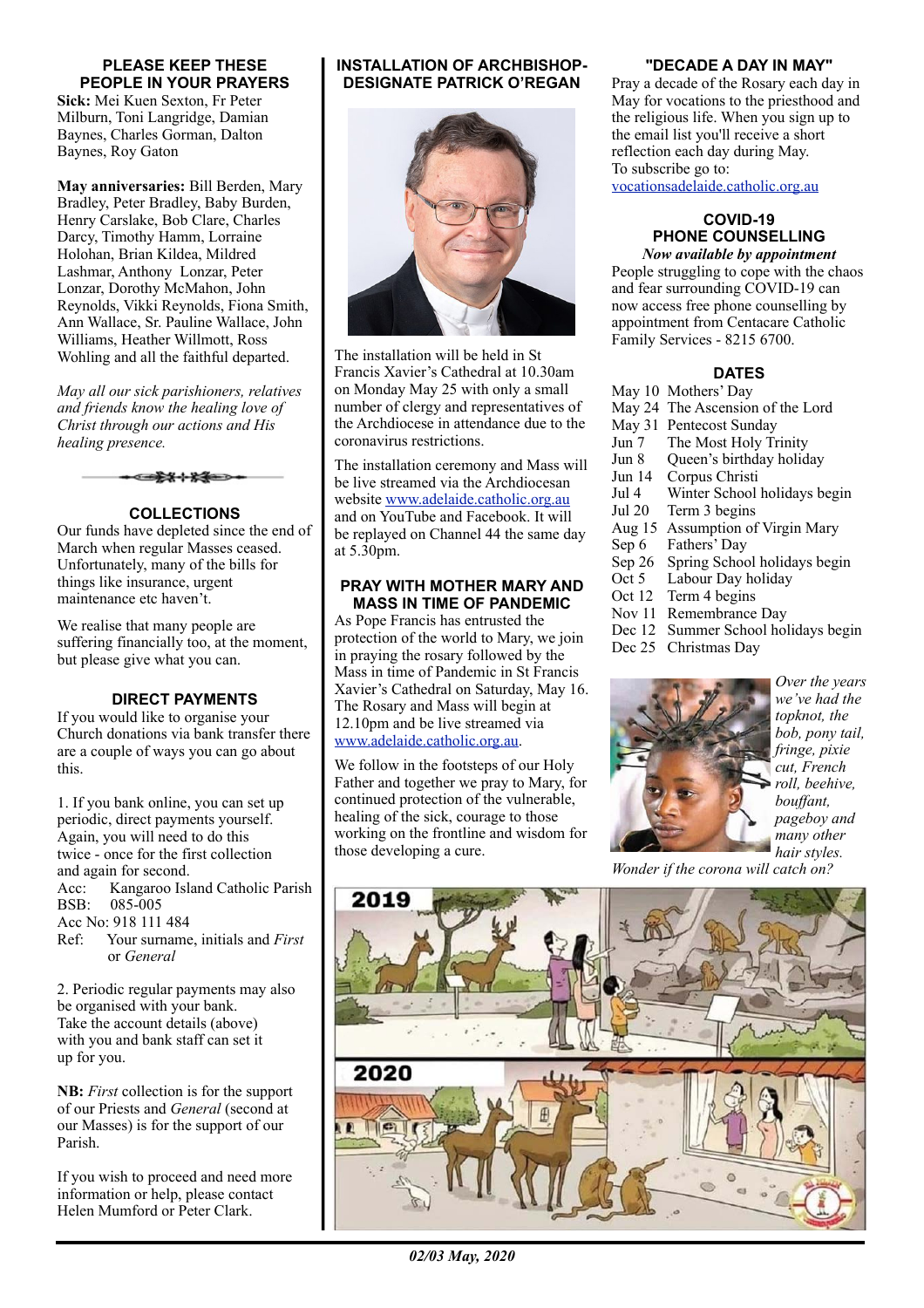## **Ron Rolheiser column**



*Ronald Rolheiser, a Roman Catholic priest and member of the Missionary Oblates of Mary Immaculate, is president of the Oblate School of Theology in San Antonio, Texas. He is a community-builder, lecturer and writer. His books are popular throughout the English-speaking world and his weekly column is carried by more than sixty newspapers worldwide*

## **GOD AND THE PRINCIPLE OF NON-CONTRADICTION**

It is funny where the lessons of our classrooms are sometimes understood.

I studied philosophy when I was still a bit too young for it, a nineteen year-old studying the metaphysics of Aristotle and Thomas Aquinas. But something from a metaphysics course remains indelibly stamped in my mind. We learned that there are four "transcendental"properties to God: Scholastic metaphysics tells us that God is One, *True, Good,* and *Beautiful*. My young mind then had some grasp of what is meant by *True, Good,* and *Beautiful* since we have some common sense notions of what these are; but what is Oneness? What is divine about being undivided?

The answer to that didn't come to me in a classroom or in an academic discussion, even though I have often tried to explain its meaning to students in a classroom. It came to me in a grocery store.

I had been buying groceries in the same store for twelve years when a trivial incident helped explain God's Oneness and its importance to me. The store, a large supermarket, has a fruit isle where you pick up apples, oranges, grapefruits, bananas, and the like and then bag them yourself in plastic bags the store supplies. Alongside the plastic bag dispensers there are small containers holding metal twisters you use to tie up the top of your bag. One day, I picked up some fruit, put it into a bag, but all the containers containing the twisters were empty, every one of them. As I checked out my groceries, suspecting that possibly someone

that taken them as a prank, I mentioned to the cashier that all the twisters were gone. Her answer took me aback: "But, Sir, we have never had them in this store!" Thinking she might be new on the job, I said: "I've been coming here for more than 10 years and you've always had them! You can even see their containers from here!" With an assurance that comes from absolute certitude, she replied: "I've been working here for a long time, and I can assure you we've never had them!"

 $-11$ 

I pushed things no further, but, walking out of the store I thought this to myself: "If she's right, then I'm certifiably insane! If she's right then I'm completely out of touch with reality, have been for a long time, and I have no idea what sanity is!" I was certain that I had seen the twisters for ten years! Well, they had reappeared by the next time I entered the store and they are there today, but that little episodic challenge to my sanity taught me something. I now know what it means that *God is One* and why that is important.

That God is One (and not divided) is the very foundation for all rationality and sanity. That God is undivided and consistent within assures you that two plus two will always be four – and that you can anchor your sanity on that. That God is undivided assures you that if you saw package twisters in a store for twelve years, they were there … and you are not insane. That God is One is the basis for our sanity. It undergirds the *Principle of Non-contradiction*: Something is or it is not, it cannot be both; and two plus two can never be five – and that allows us to live rational, sane lives. Because God is undivided, we can trust our sanity.

The truth of this was never

jeopardized by the great epistemological debates in history. Doubts about rationality and sanity do not come from Descartes, Kant, Hegel, Locke, Hume, Wittgenstein, or Jacques Derrida; these philosophers merely argued about the structure of rationality, never about its existence. What jeopardizes our sanity (and is, no doubt, the greatest moral threat in our world today) is lying, the denial of facts, the changing of facts, and the creation of fake facts. Nothing, absolutely nothing, is as dangerous and pernicious as lying, dishonesty. It is no accident that Christianity names Satan the *Prince of Lies* and teaches that lying is at the root of the unforgivable sin against the Holy Spirit. When facts are no longer facts, then our very sanity is under siege because lying corrupts the basis for rationality.

God is One! That means that there is no internal contradiction within God and that assures us that there is no internal contradiction possible within the structure of reality and within a sane mind. What has happened, has forever happened, and cannot be denied. Two plus two will forever be four and because of that we can remain sane and trust reality enough to live coherent lives.

The single most dangerous thing in the whole world is lying, dishonesty, denying facts. To deny a fact is not only to play fast and loose with your own sanity and the very foundations of rationality; it is also to play fast and loose with God whose consistency undergirds all sanity and all meaning. God is one, undivided, consistent.

*You can read, or download, Ron Rolheiser's weekly columns from his website at: www.ronrolheiser.com*